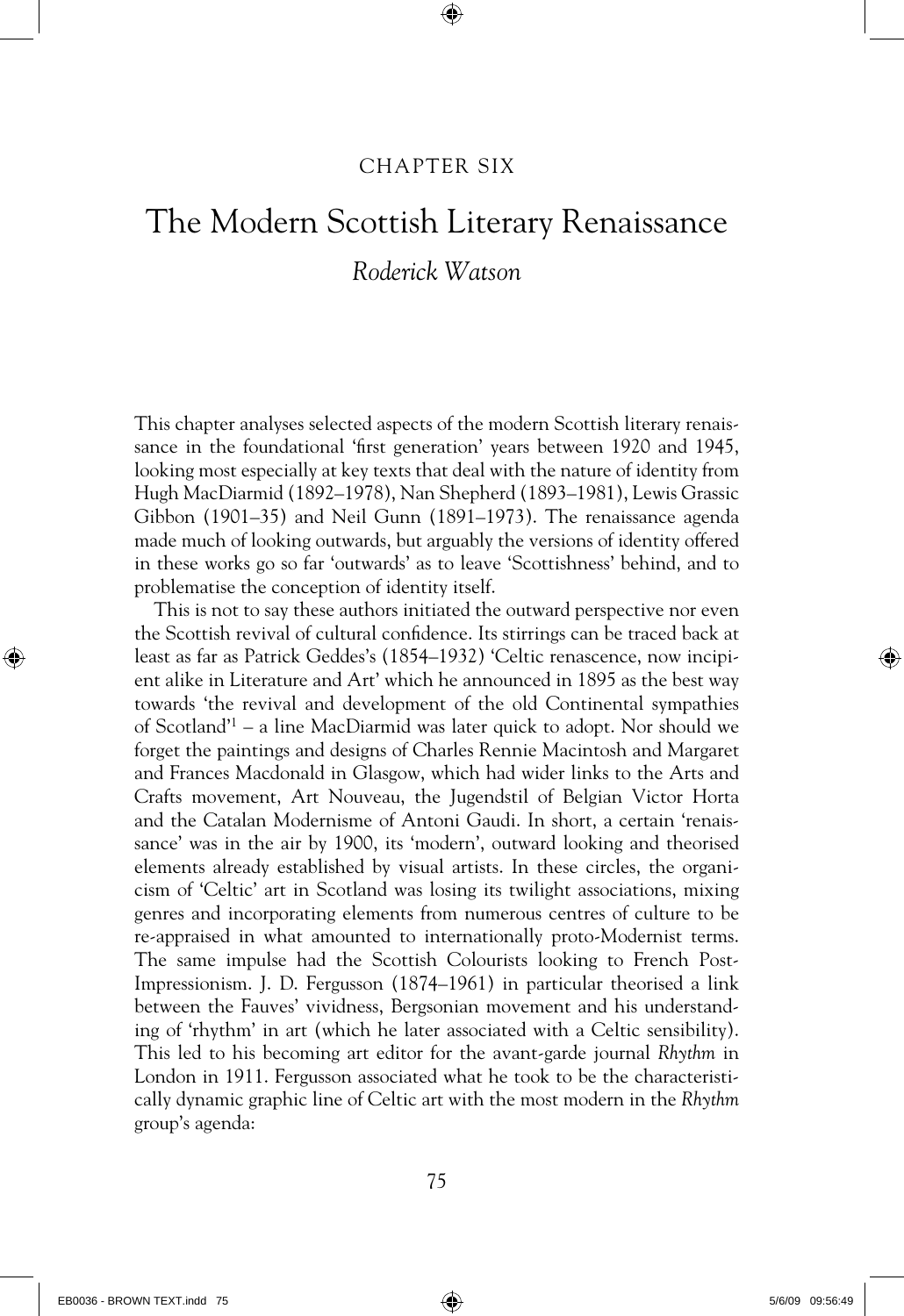## 76 roderick watson

⊕

Our intention is to provide art, be it drawing, literature or criticism, which shall be vigorous, determined, which shall have its roots below the surface, and be the rhythmical echo of the life with which it is in touch. Both in its pity and its brutality it shall be real.<sup>2</sup>

Fergusson's vision was resolutely international. He commissioned illustrations (with Fauvist, Rayonnist, Vorticist and Cubist elements) from Samuel Peploe, Natalia Gontcharova, Gaudier-Brzeska and Picasso. On eventually returning to Scotland in 1939 he took up the same cause as art editor of *Scottish Arts and Letters*, for five issues between 1944 and 1950, going on to illustrate the Maclellan edition of *In Memoriam James Joyce* in 1955. The pioneering and cross-disciplinary 'renaissance' of visual artists in the first decade of the century should be better recognised than it is in literary circles, though Tom Normand's study *The Modern Scot* is an indispensable guide.3 MacDiarmid, then, was by no means first to propose 'to get rid of our provinciality of outlook and to avail ourselves of the Continental experience.'4

It is, nevertheless, difficult to imagine the then-modern 'renaissance' and rise of Scottish cultural and socio-political self-confidence, without the indefatigable if vividly various and uneven theoretical and critical inputs from C. M. Grieve and his newly discovered alter ego 'Hugh M'Diarmid' as they came to be published in *The Scottish Chapbook* in 1922 and in 1923 in *The Scottish Nation*. Following Gregory Smith's 1919 study *Scottish Literature: Character and Infl uence*, MacDiarmid's 'Theory of Scots Letters' made much of 'the Scottish instinct' represented by a psychology and a vernacular language seen as 'the perfect expression of the Scottish race'. The overtly essentialist aspects of his case have generated understandable reservations among critics ever since. Yet the actual *products* of that agenda have often actually challenged the notion of any single stable national, cultural, psychological or personal identity, despite (or perhaps because of) its new definition of 'Scottishness'. MacDiarmid's espousal of the notorious 'Caledonian Antisyzygy' spoke for instability and contradiction at the heart of identity; this is the creative core paradox of Scottish cultural nationalism, at least in its earlier years and its best productions. From this position a case can also be made, as we shall see, for the renaissance's contribution to literary Modernism's emergence.

Douglas Gifford has written of darker paradoxes within the so-called renaissance, pointing out how soon the prevailing spirit of cultural renewal and rebirth changed to one of acute pessimism, from Edwin Muir's (1887–1959) vision of Scotland as a place of 'smoke and dearth and money everywhere' presided over by Burns and Scott as 'sham bards of a sham nation' ('Scotland 1941'), to the deeply pessimistic 'rejection of Renaissance values' that characterised post-war Scottish novels, even (or especially) George Friel's and Robin Jenkins's brilliant work.<sup>5</sup> Gifford's is a persuasive critique of canonical

⊕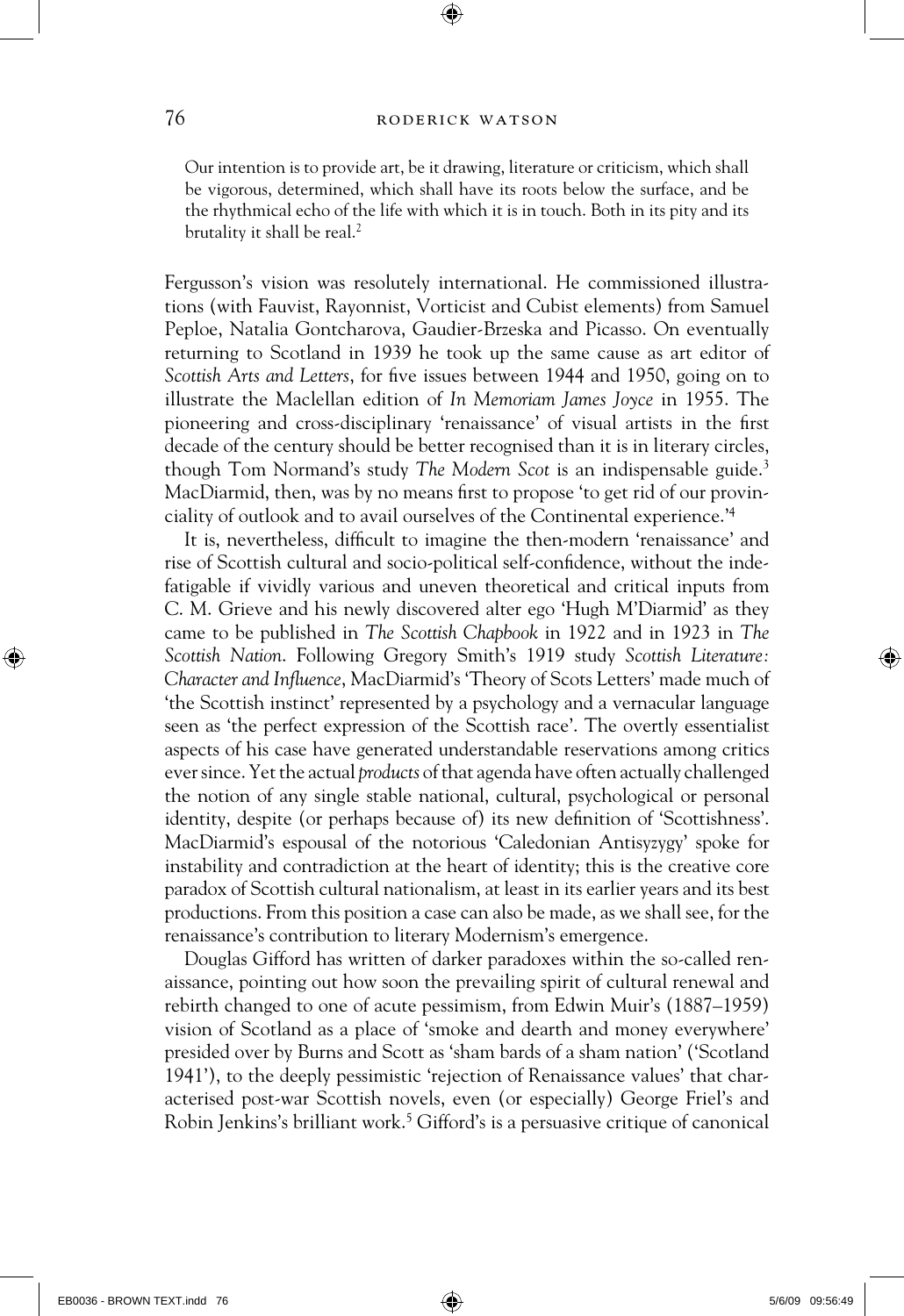reputations, refreshingly recognising tensions implicit in a movement of reinvention whose later output served only to revisit *The House with Green Shutters* (1901) and George Douglas Brown's old cry of pain. Similarly, Gordon Williams's *From Scenes Like These*, as late as 1968, might seem the final blow to any possibility of rebirth in a ferociously forensic Balzacian dissection of Scotland as a place of agricultural brutalism, damaged masculinity and ugly, provincial urban hopelessness.

Having said that, early renaissance writing presents a more complex, nuanced, theoretically alert account of identity, meaning and being than either the movement's strategic, but often limiting and potentially essentialist, emphasis on unique 'Scottishness', or the realism and despair of later 1930s literature might suggest. In fact, there is a Modernist energy and optimism in MacDiarmid's espousal of the concept of antisyzygy, and simplistic notions of origin, truth and identity (Scottish or otherwise) are actually deconstructed in Shepherd's *The Weatherhouse* (1930), Gibbon's *Scots Quair* (1932–4) and Gunn's *Highland River* (1936).

If we leap ahead a little, we gain a sense of the day's prevailing critical and cultural values (and what the renaissance set out to overthrow) by touching on MacDiarmid's and Muir's quarrel over the publication of *Scott and Scotland* (1936). Apart from Muir's analysis of the history of Scots, and his odd notion that one might think in one language and feel in another, as if language did not of itself dictate either mode (assuming 'feeling' is a linguistic act in the first place), there is, throughout the text of *Scott and Scotland*, a repeated and revealing assumption about homogeneity and autonomy as cultural imperatives:

The prerequisite for an autonomous literature is a homogeneous language [. . .] For this homogeneous language is the only means yet discovered for expressing the response of a whole people, emotional and intellectual, to a specific body of experience peculiar to it alone.<sup>6</sup>

The quasi-imperial assumptions behind such a monological definition of culture and experience, $7$  blind as it is to internal differences of region, class and gender (not to mention the manifestations of Bakhtinian polyphony that are implicit in the novel form itself), soon become all too clear in Muir's statement of blunt intent:

A Scottish writer who wishes to achieve some approximation to completeness has no choice except to absorb the English tradition [. . .] if he thoroughly does so his work belongs not merely to Scottish literature but to English literature as well.<sup>8</sup>

Muir meant well in his hopes of modernising Scotland, of course, although his recommendations are disturbingly similar to Lord Macaulay's in his 'Minute on Education' (1836):

EB0036 - BROWN TEXT.indd 77 5/6/09 09:56:49

◈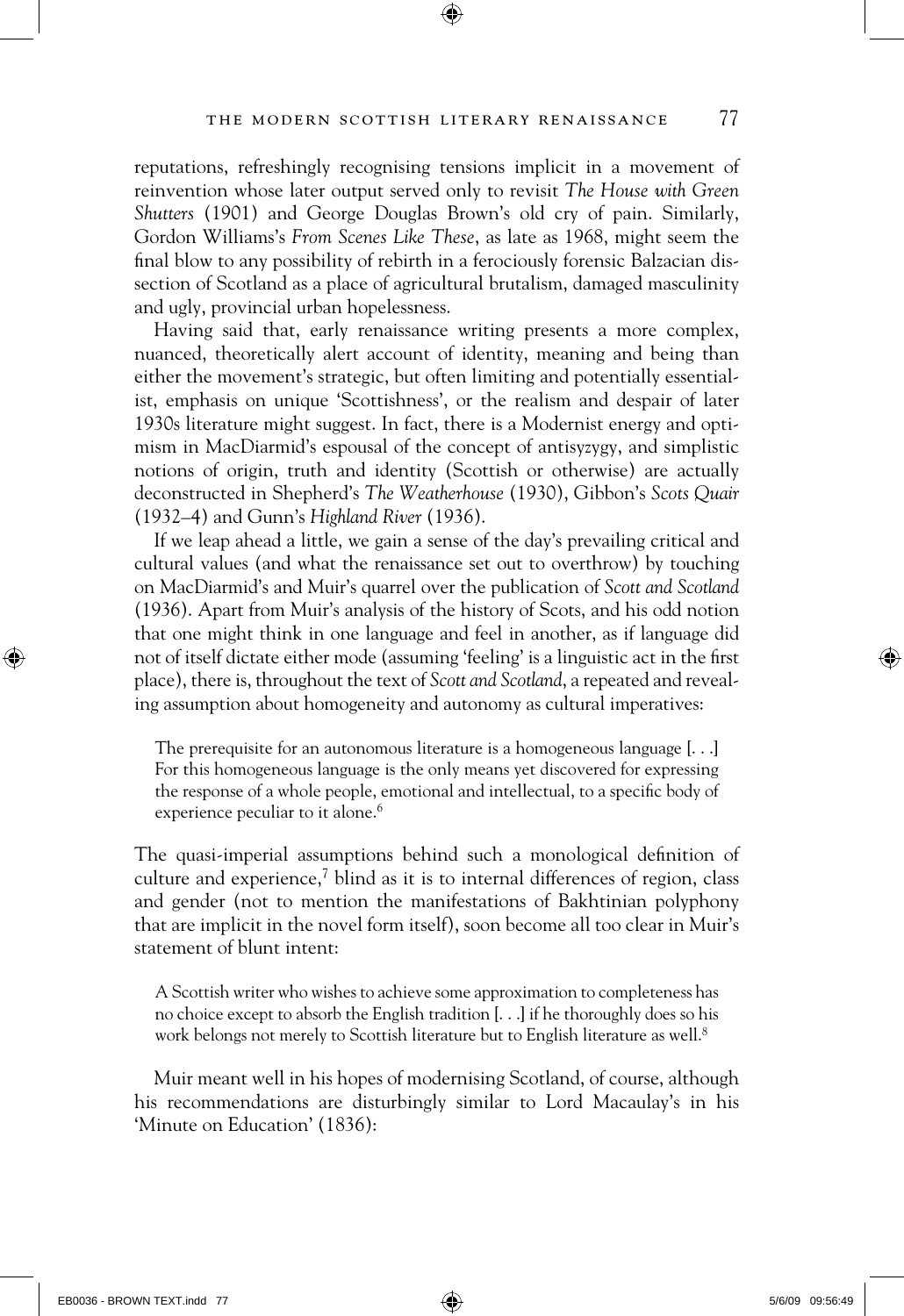## 78 roderick watson

⊕

No Hindu who has received an English education ever remains sincerely attached to his religion. It is my firm belief that if our plans of education are followed up, there will not be a single idolater among the respectable classes in Bengal thirty years hence.<sup>9</sup>

Muir's stance may also be infl uenced by Matthew Arnold, whose *On the Study of Celtic Literature* (1867), while praising Celtic languages for their past literature, pronounces them unfit for the modern world, urging their extinction:

I must say I quite share the opinion of my brother Saxons as to the practical inconvenience of perpetuating the speaking of Welsh [. . .] The sooner the Welsh language disappears [. . .] the better for England, the better for Wales itself [. . .] For all modern purposes [. . .] let us all as soon as possible be one people; let the Welshman speak English, and, if he is an author, let him write English.10

Also talking about literature's crucial role as intermediary between education and culture, MacDiarmid's 1931 essay, 'English Ascendancy in British Literature', anticipated elements of postcolonial theory by pointing out that Britain itself was culturally and linguistically plural, and the stronger for being so:

The reading publics of Great Britain have been blinded to four literatures full of very distinctive values, of absorbing technical interests, and of very diverse potentialities, and the further development of these four literatures have been practically inhibited. Surely all this represents an enormous loss.<sup>11</sup>

Few critics today would deny MacDiarmid's opening point that 'there are many varieties of English' nor that 'a racy native turn of speech is better than any stilted phraseology, especially for literary purposes'.12 Cairns Craig has explored the implications of this and argued extensively that the Scots tradition's cultural and creative strength, then and now, lies in this heterogeneity:

In Leonard, Kelman, Dunn and Lochhead – and many others – writing in Scotland becomes the exploration of the intersections between, and the spaces between, a multiplicity of different dialects and grammars. It is the very lack of unity in Scotland's linguistic situation which makes their writing possible.<sup>13</sup>

More recently this insight further developed into an argument that the condition so deplored by Muir, and regularly seen as sadly divided and unstable, was the forerunner of what we would now call a much broader postmodern condition.<sup>14</sup> Those texts of dysfunctional division – going back at least to Hogg's Confessions of a Justified Sinner and Stevenson's Jekyll and Hyde – have

⊕

◈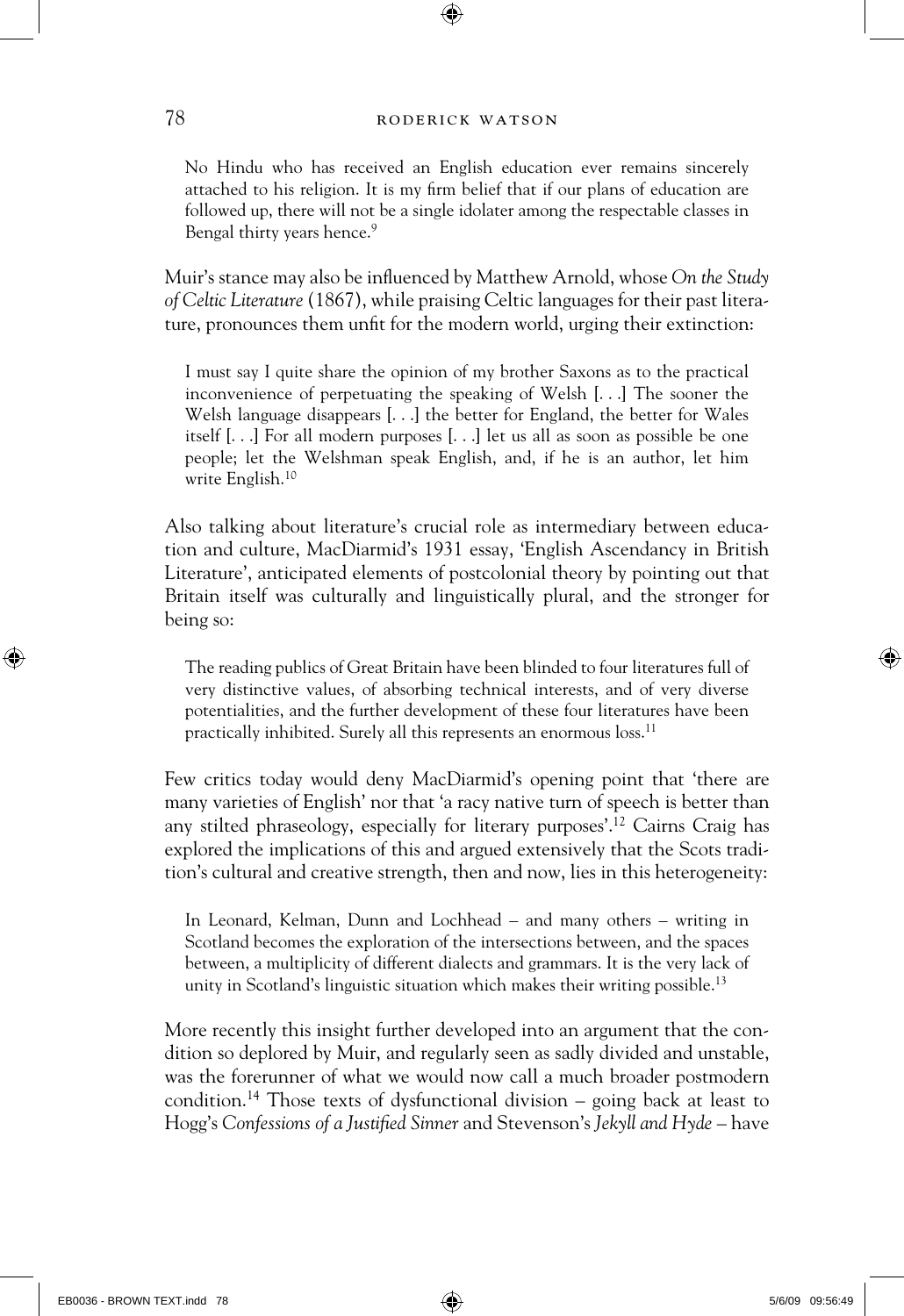been reinterpreted as subtle critiques of the Enlightenment project and harbingers of modernity, or indeed postmodernity. Thus what was once seen as a peculiarly Scottish pathological condition has broadened its critical and theoretical scope to reflect on the contemporary human condition. In a poststructuralist and postcolonial critical context, it is Muir's unhealthy fascination with a 'whole people' and their notionally homogeneous, autonomous and singular culture that now seems deeply suspect.

MacDiarmid began as wholly engaged with internal heterogeneity, instability and flux. The six prose 'psychological studies' of *Annals of the Five Senses* were completed by 1919 (largely composed by 1917 while he was serving in Salonika), but not published until 1923. The dates are significant: they show Grieve had a powerful vision of creative psychological complexity, simultaneity and dissonance before ever encountering Gregory Smith's case for 'Caledonian Antisyzygy'.15 Every story in *Annals*16 describes a common sensibility, on fire with different impressions and thoughts in a swirl of ceaseless activity, multiple, various, eclectic and finally, paradoxically, coherent. The following examples, all from 'Four Years' Harvest' (which has an autobiographical element), will illustrate the work's spirit:

He was like an ant-heap stirred: thoughts and memories ran about in all directions at the same moment  $[...]$  (p. 41)

And now his mind was like a hayrick aflame  $[...]$  (p. 56.)

So his moods came and went [. . .] like grasses in the winds [. . .] and he heard the voice of his overself, deep within him, with the 'unwinded clearness and unnatural sequence' that informed the controlled and muffled notes of Farmer Oak's flute 'boding an incommunicable thing' (p. 60.)

I have written at length elsewhere that the 'incommunicable thing' these stories try so brilliantly (if unevenly) to communicate is ultimately the internal experience of Bergsonian flux, *durée* and élan vital.<sup>17</sup> Indeed, the protagonist of 'The Never-Yet-Explored' recognises that '"the essence of life lies in the movement by which it is transmitted"', a direct quotation from *Creative Evolution* (1907), translated in 1911. The reference to that 'incommunicable thing' at the end of the story and the mention of Gabriel Oak, with a paraphrase of Hardy's lines from Chapter 2 of *Far From the Madding Crowd*, introduce another aspect of this extraordinary collection of stories, which Grieve admitted he had 'designed' rather than written. Unreferenced quotations, both marked as quotations and unmarked, proliferate, amounting to a densely intertextual exercise and prophetically poststructuralist insight into how literary texts, and indeed our own consciousnesses, are generated:

◈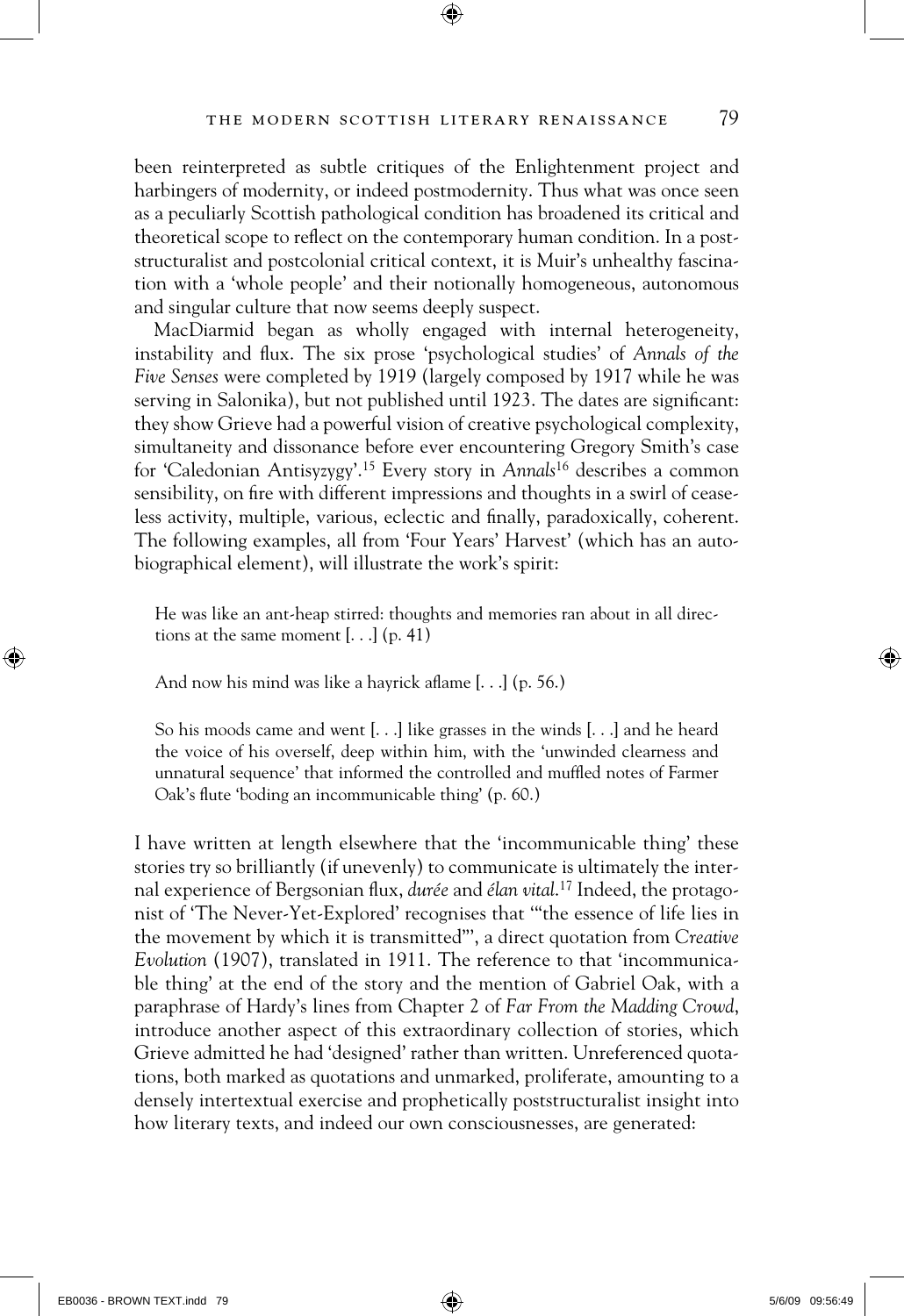⊕

The old lady described Shakespeare as being 'full of quotations.' So are my studies [. . .]

As fish are seen through an aquarium so these perhaps strange fish of mine are discernible almost entirely through a 'strong solution of books' – and not only of books but of magazines and newspaper articles and even of speeches.18

MacDiarmid was to return to his 'strong solution of books'19 in the writing of *Lucky Poet* and as the guiding structural principle in his later 'poetry of fact' with its epic catalogues and extensively unacknowledged prose borrowings. Critical debate about whether this is plagiarism or a new kind of writing continues,<sup>20</sup> but MacDiarmid's shift from the essentially late-Romantic – if defamiliarised – utterance of his early lyrics towards his epic later work's intertextual and impersonal collaborative texts does have a claim to critical credibility in terms of poststructuralist theory like Barthes's claim that 'the text is a tissue of quotations drawn from the innumerable centres of culture'.21

It is little wonder that MacDiarmid was so taken by Gregory Smith's proposal that Scottish literary tradition tends towards 'the piling up of details' the 'completed effect' of which 'is one of movement', while any apparent literary or cultural unity is revealed on closer scrutiny to be 'under the stress of foreign influence and native division and reaction, almost a zigzag of contradictions'.22 Such a cultural theory placed his own fascination with such states at the centre of a national literary tradition. Writing in the same year as 'English Ascendancy in British Literature' and making the same point about the need for 'the decentralisation of literature', he 'renewed [the] Scottish plea for diversity as against uniformity in keeping with our essential national genius'.23

The contradictions of MacDiarmid's rhetoric are all too obvious here, when his case for decentralisation, variety and contradiction simultaneously invokes the notion of an 'essential national genius'. But in a later passage he cites the ideological importance of 'dynamic myth' (he is referring to Dostoevsky and 'the Russian Idea'). This was to be the most fertile dynamic myth of his own literary production, not least because it links his own and early Modernism's fascination with change, flux and Bergsonian flow:

The essential point is that all fixed opinions – all ideas that are not entertained just provisionally and experimentally  $[...]$  every identification of Scottish genius with any particular religion or political doctrine [. . .] and above all the stupid (since self-stultifying) idea that ideas are not of prime consequence [. . .] and that it is possible to be over-intellectual – are anti-Scottish – opposed to our national genius which is capable of countless manifestations at absolute variance with each other, yet confined within the 'limited infinity' of the adjective 'Scottish'.24

⊕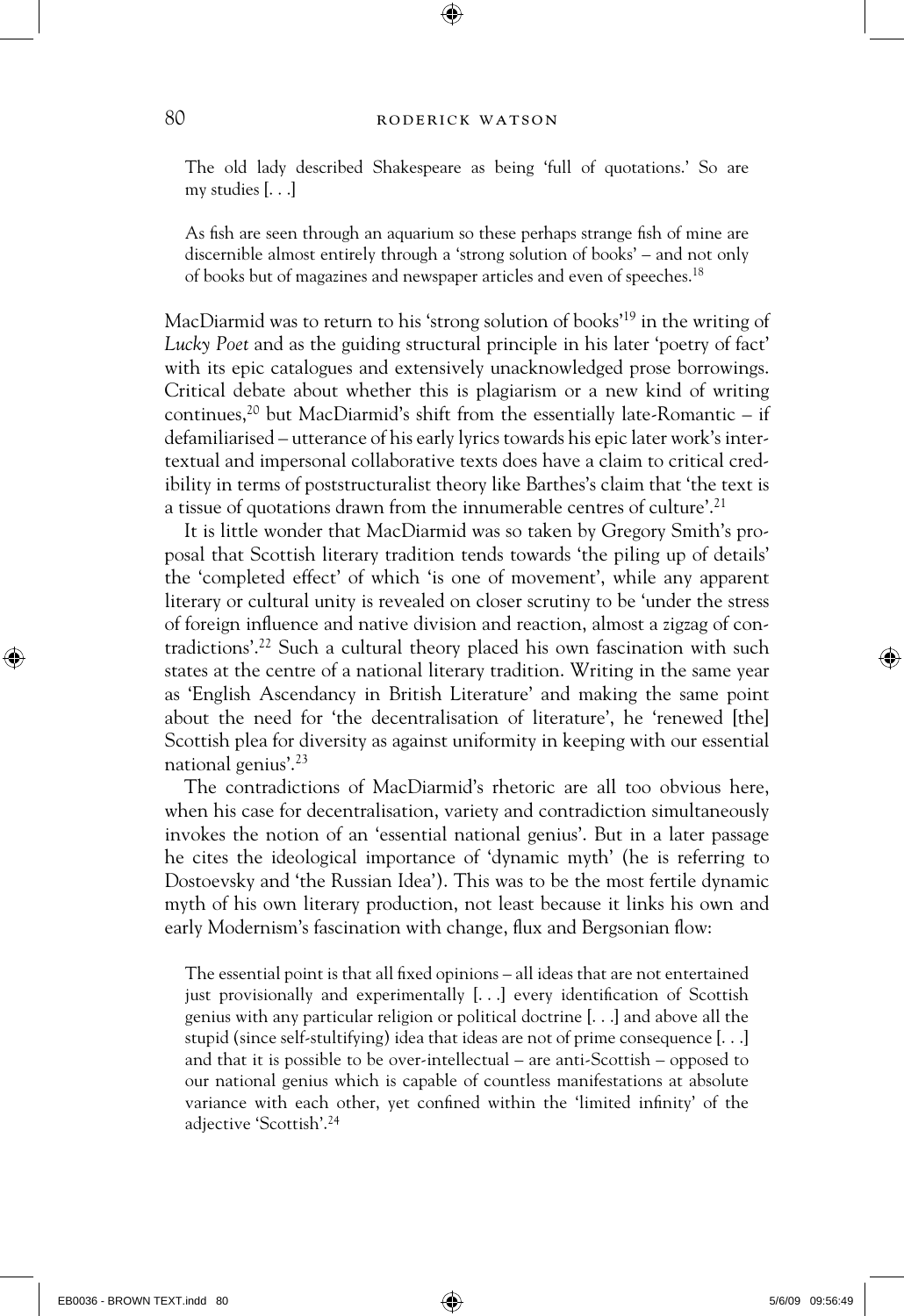The *creative* power of MacDiarmid's interpretation of 'antisyzygy' needs no emphasis, since it is the driving inspiration and dynamic force behind his best work from this period, most notably *A Drunk Man Looks at the Thistle* (1926). But the foundations of this restless energy were first laid in the 'psychological studies, essays, mosaics (call them what you will)' that were the *Annals of the Five Senses*. Gregory Smith gave MacDiarmid a theory that could marry the poet's Bergsonian drives to a programme of literary and cultural renewal with a claim to historical continuity. Here is a national idea whose founding principle is to challenge the monological stability of just such definitions, along with a wider socio-political argument (with what we would now call postcolonial overtones) in favour of literary diversity and plurality and the 'decentralisation' of all cultural hegemonies. In this, the Scottish literary renaissance's agenda can be seen as an early manifestation of the wider and later postcolonial process by which other cultures developed counter-discursive strategies against dominant European or anglocentric claims to universality, wary of essentialism, and alert to the dangers of simply replacing the 'centre' with the 'margin'. There are Modernist – even postmodernist – aspects to MacDiarmid's case for the provisional, experimental, relative and transient, as expressing the spirit of 'antisyzygy', even as he identifies that spirit with a specifically Scottish identity that his own case's logic would seem to undermine. His argument remains a powerful, necessary, and theoretically telling counter-discourse to the cultural imperialism of Muir's monological vision of culture.

There are still further counter-discourses to be discerned in early Scottish renaissance literary productions, also to do with the destabilisation of autonomous identity, homogeneity and certainty. It is no coincidence that several key prose fiction texts from this period should deal with specifically female identity – as a realm of doubly-marginalised experience perhaps – within the Scottish context's long-standing patriarchy.

In the 'development novels' of Catherine Carswell (1879–1946), Willa Muir (1890–1970) and Nan Shepherd (1893–1981), for example, issues of class, autonomy and freedom of choice loom large – from the imbalance between creative escape and the Edwardian constraints of polite metropolitan society that are such a feature of *Open the Door!* (1920); to the darker machinations of small town bourgeois masculinist society in *Imagined Corners* (1931), with its closing hints of a more radical sexual liberation; to the trajectory of education, escape and a self-discovery deeper than books, while also affirming an almost equally radical return to the resolutely local that is *The Quarry Wood* (1928). In each case and differently, these show characters subverting dominant modes of social – and generic – expectation. But these authors also ask questions about identity that go beyond female emancipation politics. Carol Anderson and Aileen Christianson chose a phrase from

⊕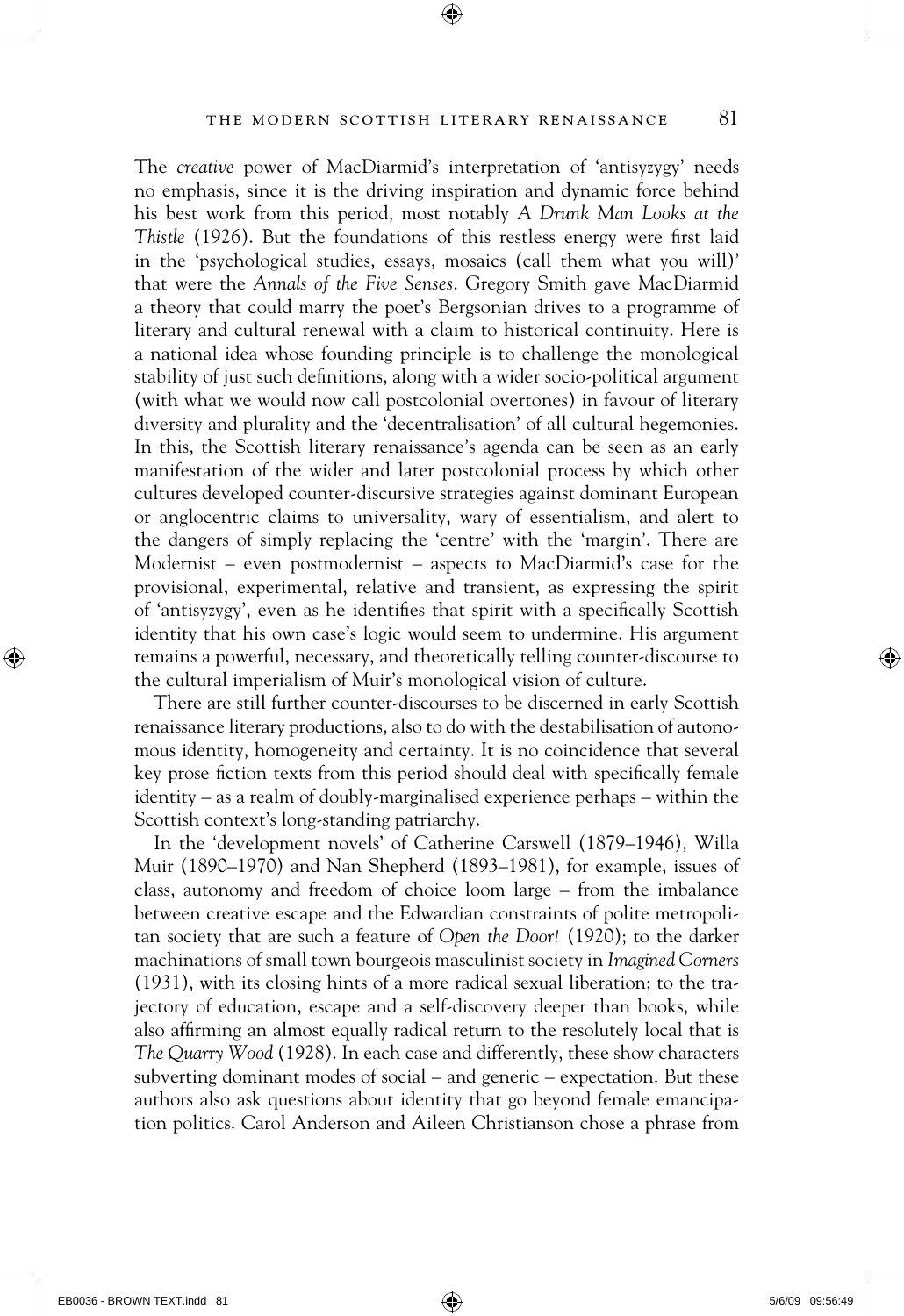⊕

Nan Shepherd to characterise this trajectory – 'journeys into being' – citing Patricia Waugh's observation that women writers of this period

have sought alternative conceptions of subjectivity, expressing a definition of relationship which does not make identity dependent axiomatically upon the maintenance of boundaries and distance, nor upon the subjugation of the other.25

Arguably some of these female perspectives on alternative subjectivity begin to challenge the apparent stabilities of identity itself, whether we consider ourselves part of the 'imagined communities' of 'men', 'women', or indeed 'Scotland'. This is especially the case in the work of Nan Shepherd, most notably in *The Weatherhouse*, and in Lewis Grassic Gibbon's brilliant imagining of Chris Guthrie. Here again, two early Scottish renaissance foundational texts challenge the very conceptions of identity upon which one might imagine the case for 'Scottishness' would depend – a 'counter-discursive' strategy indeed.

Alison Lumsden has written specifically on this,<sup>26</sup> although arguably *The Weatherhouse* raises questions of signification, truth and meaning that relate to all being and all knowing, rather than a specifically female struggle between the Kristevan semiotic of 'feminine identity' and the patriarchal symbolic order of language – the law of the father. (The semiotic is not gendered in any case.) Nevertheless, Nan Shepherd was all too aware of the gulf between the world of felt experience and the world of words, as she noted in a letter to Neil Gunn in May 1940, admiring his capacity to bring the two together:

To apprehend things – walking on a hill, seeing the light change, the mist, the dark, being aware, using the whole of one's body to instruct the spirit – yes that is the secret life one has and knows that others have. But to be able to share it, in and through words – that is what frightens me [ $\dots$ ] It dissolves one's being.<sup>27</sup>

The Weatherhouse is full of such moments of dissolution,<sup>28</sup> characters coming into contact with a world – or rather realm of being – beyond language, beyond easy distinctions of 'right or wrong' or 'true or false' or the comforts of science or religion, and certainly beyond self.

This is what, in *The Weatherhouse*, the war-wounded Garry Forbes encounters when he sets out to refute what he sees as the lies of fantasist Louisa Morgan and her claims to have been engaged to his now dead friend David Grey. Before the war Garry was an engineer used to seeing the world as a material and wholly calculable thing, a place of binary simplicity and black and white distinctions:

The complexity of human motive and desire had not come home to him, and he supposed, without thinking much about it, that right and wrong were as

⊕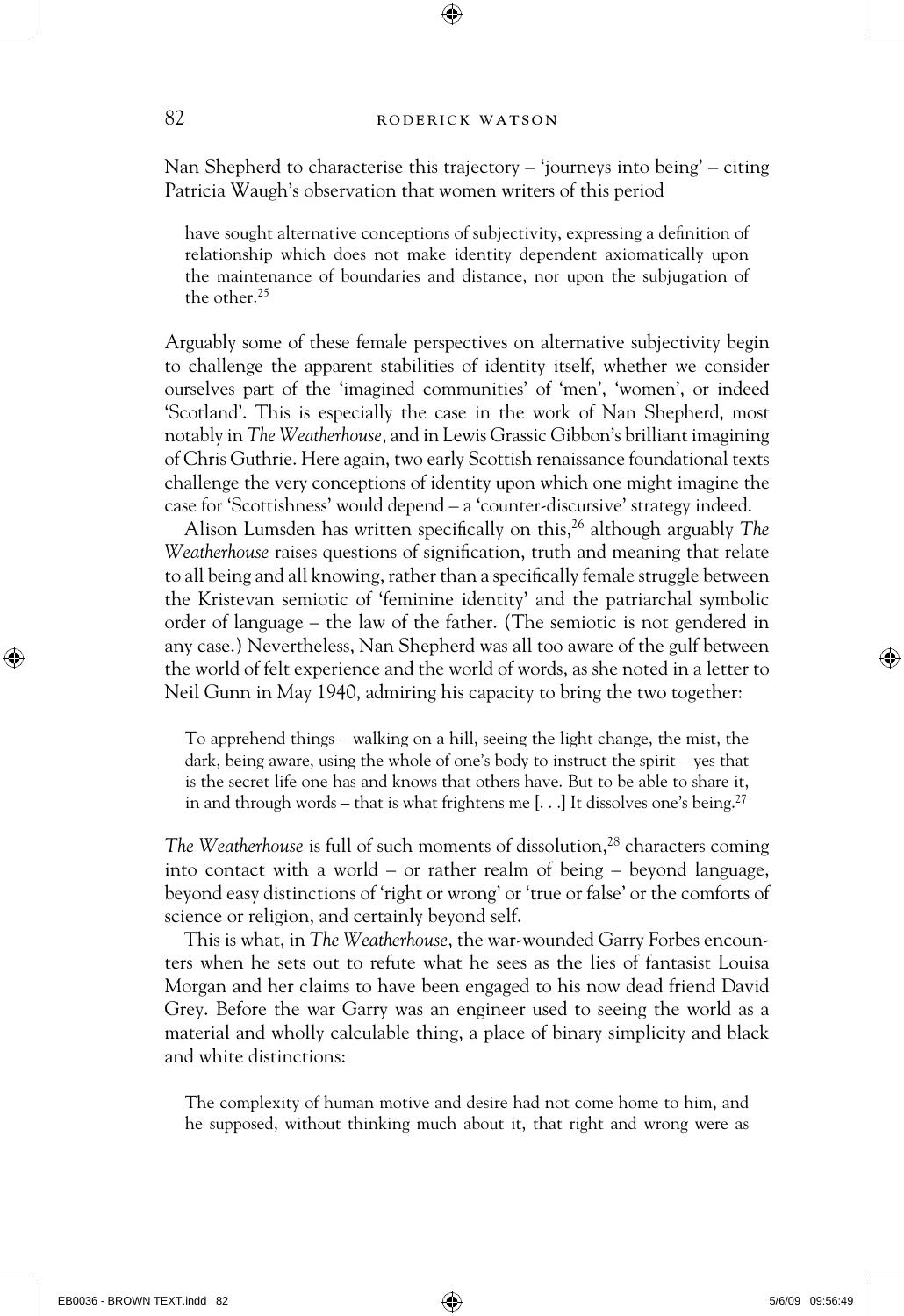separate as the bridges he helped to build and the waters over which he built them. But [. . .] limits had shifted, boundaries been dissolved. Nothing ended in itself, but flowed over into something else  $[...]$  (p. 118.)

Characters realise that the world we live in  $-$  even our sense of who we are  $-$  is inextricably bound up with the figments of desire. This was the root of Louie's lie, as she constructed herself around an imagined romance, and yet even her feeble fantasy will speak a wider truth:

'I am made like that. I live all the time – oh I am going to scourge myself – in what I want other people to be thinking about me, until often I don't know – indeed, indeed, I don't – what I really am and what I have thought they are thinking I am.'  $[...]$ 

Garry was looking in amazement.

⊕

 'I should have thought the difference between truth and a lie was clear enough,' he said as she paused.

 'Oh no, no, it's not – not clear at all. Things are true and right in one relationship, and quite false in another. (p. 105.)

Cairns Craig has noted how this novel subverts the nature of writing itself (which is one of the ways in which we try to make an account of reality) by the indeterminacy of such insights and by 'enacting the falsity of the imagination at the level of its own plot':

Imagination infects and distorts; the narrative of *The Weatherhouse* is a tissue of imaginations, from which the truth has to be redeemed precisely by negating the kind of fictionalising which the characters, in imitation of their author, but in denial of her fundamental values, are only too prone to commit themselves to.29

Indeed, the book ends with a profound *jeu d'esprit* about its own operating principle, in which Garry's fiancée remembers her childhood days with Louie and Louie's dog 'Demon' (the name is not insignificant):

'Nonsense!' rapped Miss Theresa. 'Louie had never a dog.'

'But I remember. I can see him. A whippet hound he was.'

 'Nonsense! She hadn't a dog. She wanted one [. . .] And after a while she used to pretend she had it – made on to be stroking it, spoke to it and all.'

 Lindsay [. . .] pondered. The dog, bounding among the pines, had in her memory the compelling insistence of imaginative art. He was a symbol of swiftness, the divine joy of motion. But Lindsay preferred reality to symbol.

'Queer, isn't it? she said, coming out of her reverie. 'I remembered Demon was a real dog.' (p. 199.)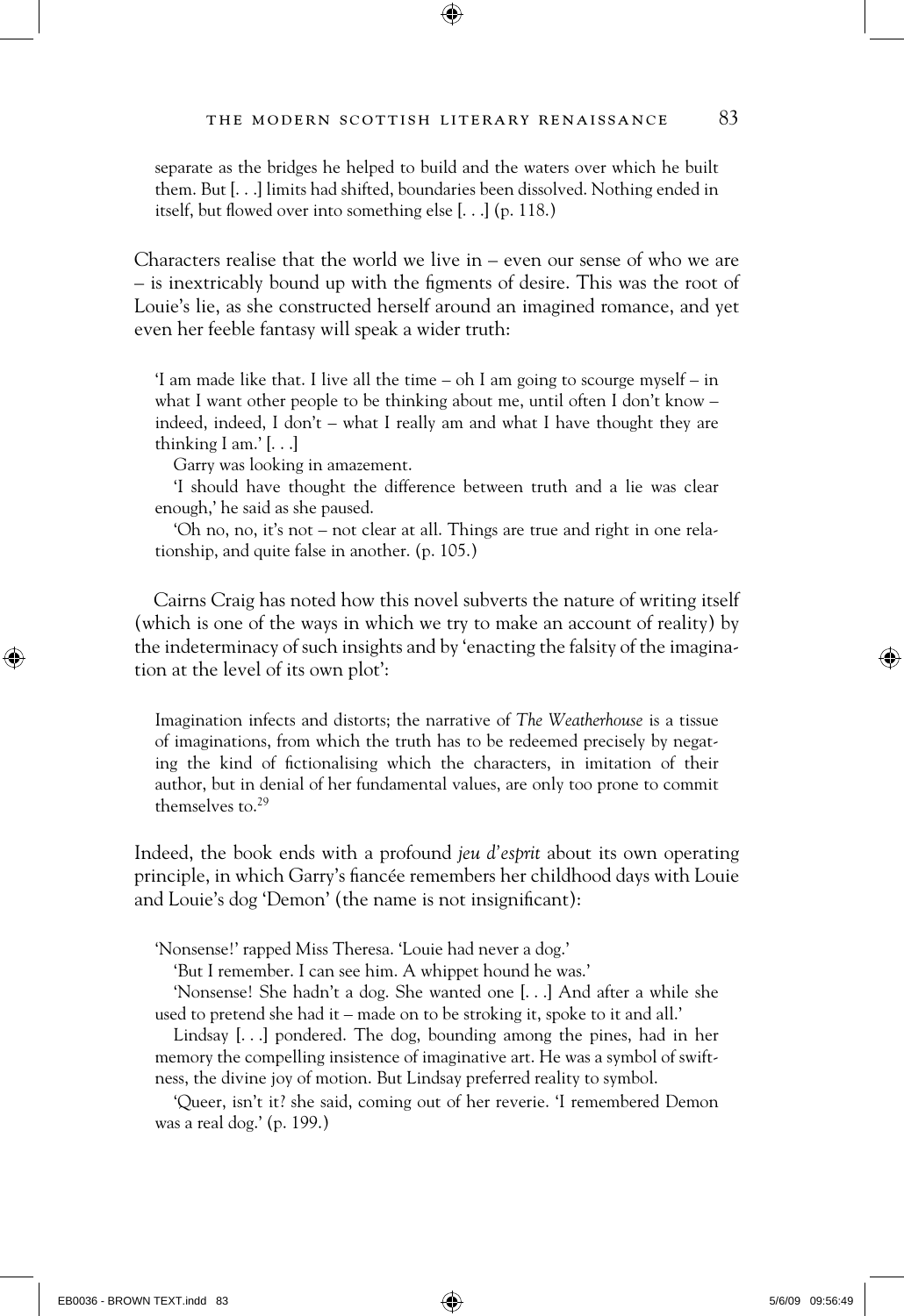⊕

In the most subtle and profound ways, *The Weatherhouse* challenges our understanding of truth and fiction, the real and the imagined as well as our capacity to know them and the very grounds for our own sense of who we are and what the world is. In face of such insights, the question of a specifically 'Scottish' identity seems less than pressing.

On the same issue of 'identity' Lewis Grassic Gibbon's *Scots Quair* trilogy provides an all too familiar *locus classicus* in the *Sunset Song* passage about the two Chrisses – the 'Scots' Chris and the 'English' Chris – but in fact the trilogy's engagement with identity is much more subtle and puzzling than this would suggest. In symbolic terms the trilogy makes much of its sense of historical continuity in the way that Chris has a special relationship with the standing stones, the Kaimes, and finally with Windmill brae and the Barmekin, as each novel unfolds. She has a vision of ancient Pictish life on a wild night on the Slug road, and weeps for the Covenanting folk – her folk – persecuted at Dunnottar Castle in the seventeenth century. Yet her own trajectory in the novel is acutely discontinuous – haunted by the past – but seemingly ever more remote from her own sense of who she is, and in her capacity for relationships. After the sad failure of her third marriage – over before it was begun – and facing Ewan's increasingly alienating and alienated dedication to revolutionary politics, she returns to her place of origin to find no comfort: 'her little shelter in Cairndhu a dream of no-life that could not endure', thus travelling full circle to arrive at a deeply ambiguous closing scene in which she either falls asleep or dies on a rainy hillside.

In fact there are several Chrisses in the course of the trilogy – a 'third Chris' and then 'many Chrisses' each one seemingly increasingly remote for her own sense of who or what she is herself. In *Cloud Howe* – pregnant for the second time – she stands by the gravestones in Segget (echoing the standing stones of happier times) in a passage marked, in symbolic terms, by a continuity only of separation and extinction:

She seemed to stand here by the kirkyard's edge looking back in the stones that marked the years where so many Chrisses had died and lay buried – back and back, as the graveyard grew dim, far over those smothered hopes and delights, to that other Chris that had been with child, a child herself or so little more, and had known such terror and delight in that  $[...]^{30}$ 

She will lose the child, of course, as the spinners will lose their cause, as her husband will lose his life, as she will even lose young Ewan, her firstborn, to the ruthless cause he has adopted. The progress of the trilogy is the slow stripping away of all that has made her what she is. Chris Guthrie, the strongest character in the trilogy, an icon of linguistic and regional identity, ends as enigma. In summarising how Chris has been interpreted over the

⊕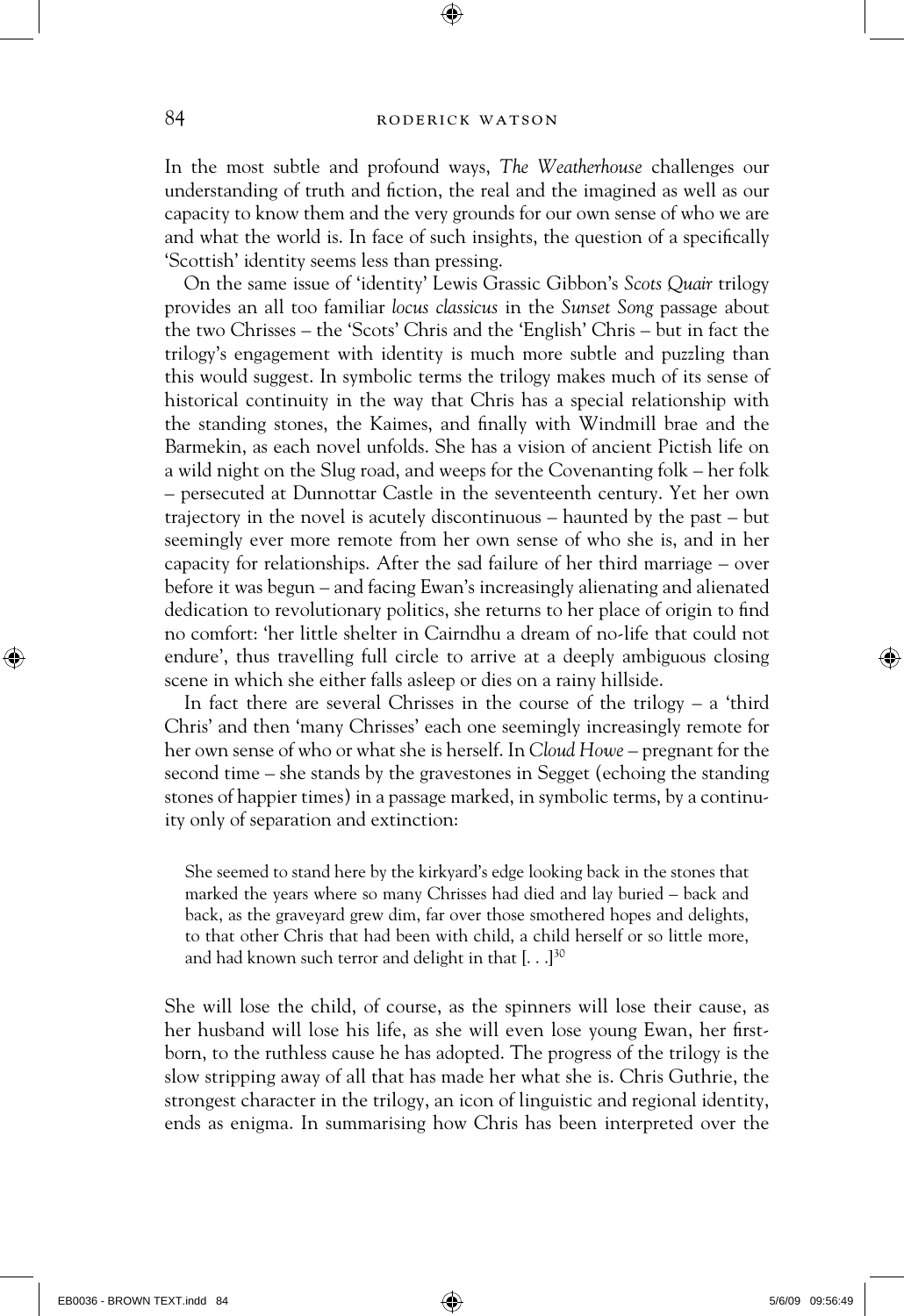years, Isobel Murray rightly declines to see her simply as 'Chris Caledonia', a symbol of the nation, or as 'woman personified'.<sup>31</sup> But if we do entertain this possibility, even for a moment, the implications of such a reading are deeply disturbing. National symbol or not, she is given over to defeat and death in the end, and Chris Guthrie's special affinity to the land (which is an affinity to geological time and change) has led only to her complete erasure. What is 'identity' or 'nationality', after all, *sub specie aeternitatis*? Grassic Gibbon was no Scottish nationalist, of course, but his vision of Chris and the final unknowability of being is more searching than any quarrel with the then-contemporary politics of national reconstruction and identity. It is a counter-discourse that problematises the nature of identity itself, and hence of continuity, tradition and renewal, even as it provides the 'renaissance' movement with a foundational text.

In the many books of origins, escape and return that characterise the renaissance literature of this period, Neil Gunn's *Highland River* stands out, and indeed its mixed narrative tone makes it equally singular in Gunn's own *oeuvre*. Its highly complex modernist narrative structure comprises a series of flashbacks and flash-forwards – a nest of Chinese boxes – often triggered by an image or an associative memory as the text gradually reconstructs a single narrative from a succession of looping strands. Douglas Gifford has referred to this as an 'innovative use of prolepsis and analepsis',<sup>32</sup> while Francis R. Hart calls it 'an intricate "systolic-diastolic" rhythm that plays against the linear river'.33 This last point is relevant: the controlling trope of the whole novel is that of tracing the river of identity back to its roots in a journey upstream to the 'source'. Yet the time- and perspective-looping narrative structure of the actual book subverts all such conceptions of recoverable coherence and even of continuity itself. It is we the readers who reconstruct Kenn's life (with difficulty), even as he himself struggles to understand his own past life.

The narrative voice of the novel is equally divided between an immediate, powerful and extensive use of free indirect discourse and a more detached and ironically realised quasi-Godlike authorial voice that seems to observe its own observations in a slightly puzzled manner, as if for the first time. Throughout the book Kenn's memories are triggered by poetic and associative symbols and echoes – we might imagine we are looking back, with him, to spots of time in a golden Wordsworthian youth. Yet the text has a contrary movement and a contrary voice, associated with Kenn the scientist, whose searchingly forensic analysis regards his past self with a degree of detached incomprehension:

But the small figure does not hear the singing ecstasy in the wings; has no knowledge of the eyes that presently peer at him, noting with scientific care every breath of expression, each detail of the face [. . .]

◈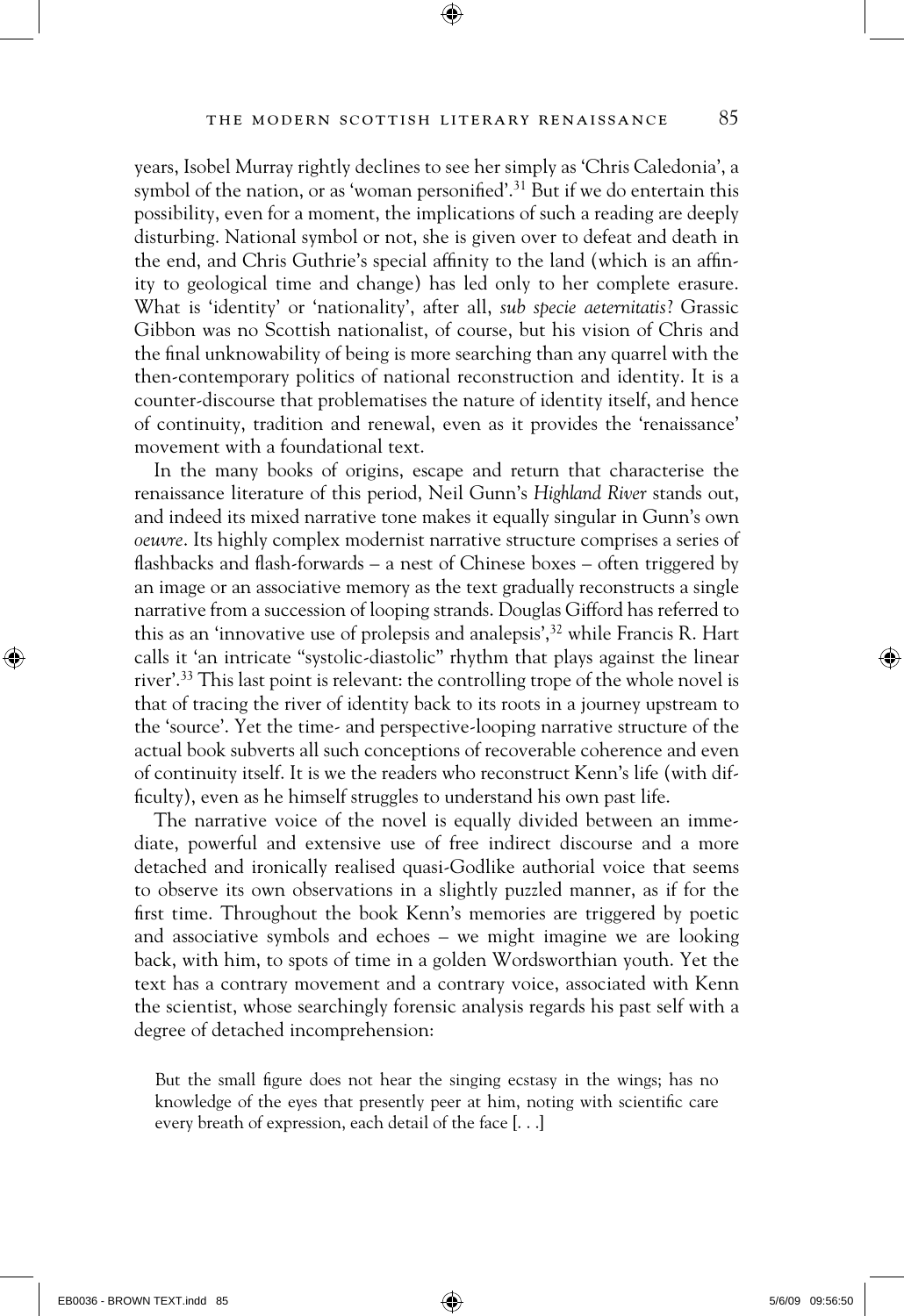⊕

For Kenn had forgotten the fear, the wonder, the sudden heart-beat, the strangeness, the sense of adventure, the ominous quality in known things when encountered in lonely places. He had forgotten what it really was to be young [. . .]

Kenn waits in the trees watching him with profound attention, for the little figure out there is himself.<sup>34</sup>

As their correspondence shows, Neil Gunn shares Nan Shepherd's sense of the sheer strangeness of being and unknowableness of the relationship between mind and physical world – not to mention the difficulties of catching this in language. As with Grassic Gibbon (and indeed MacDiarmid's early poems) there is a sense in which the 'bonnie lowe o' Eternity' erases all the petty distinctions of who and what we are in any mundane, socio-political or nationally-determined sense:

Into the timelessness in which the great ball of the earth revolves and circles and drives onward into space, lit by sunlight and moonlight and starlight, towards an end or an endlessness of which not the slightest glimmer reaches us.

 And so in some way past comprehending, the small boy sticking his toe in the mire of the drowned earth becomes one with the grown-up scientist watching that same earth from an astronomical point above it and wondering, as he stares in front of him, Whither? And, occasionally, Why? (p. 108.)

Gunn's final joke about identity in this, his greatest and most challengingly Modernist novel, comes with its conclusion and the Zen-like moment when he traces the river to its actual root, only for that, too, to disappear into the boggy hole of his own subjectivity. The figments of his desire had imagined a beautiful shore, but the reality seems plainer and truer:

Suddenly, before his very eyes, the stream vanished into the earth. His dismay was vague and ludicrous. From his map-gazing he knew that his river should rise in a loch. He could not have been mistaken. This loch was to have been the end of his journey. Like the Yogi in his pilgrimage to Lake Mànas!

 And here it was coming out of the earth itself. The realism mocked him. He had actually thought of a loch with shores of sand and water grey in the evening light [. . .]

 He climbed over broken ground. Remembering how they listened-in to the earth when boys, he lay down and put his ear to the ground. Faintly he heard the surge of the stream away underground. So it was not lost! But listening more acutely, he realised that what he heard was the surge of the river of his own blood. (p. 238.)

Nature plays its final joke when the stream reappears further on and Kenn discovers the loch after all. By then Gunn's point has been made about the

⊕